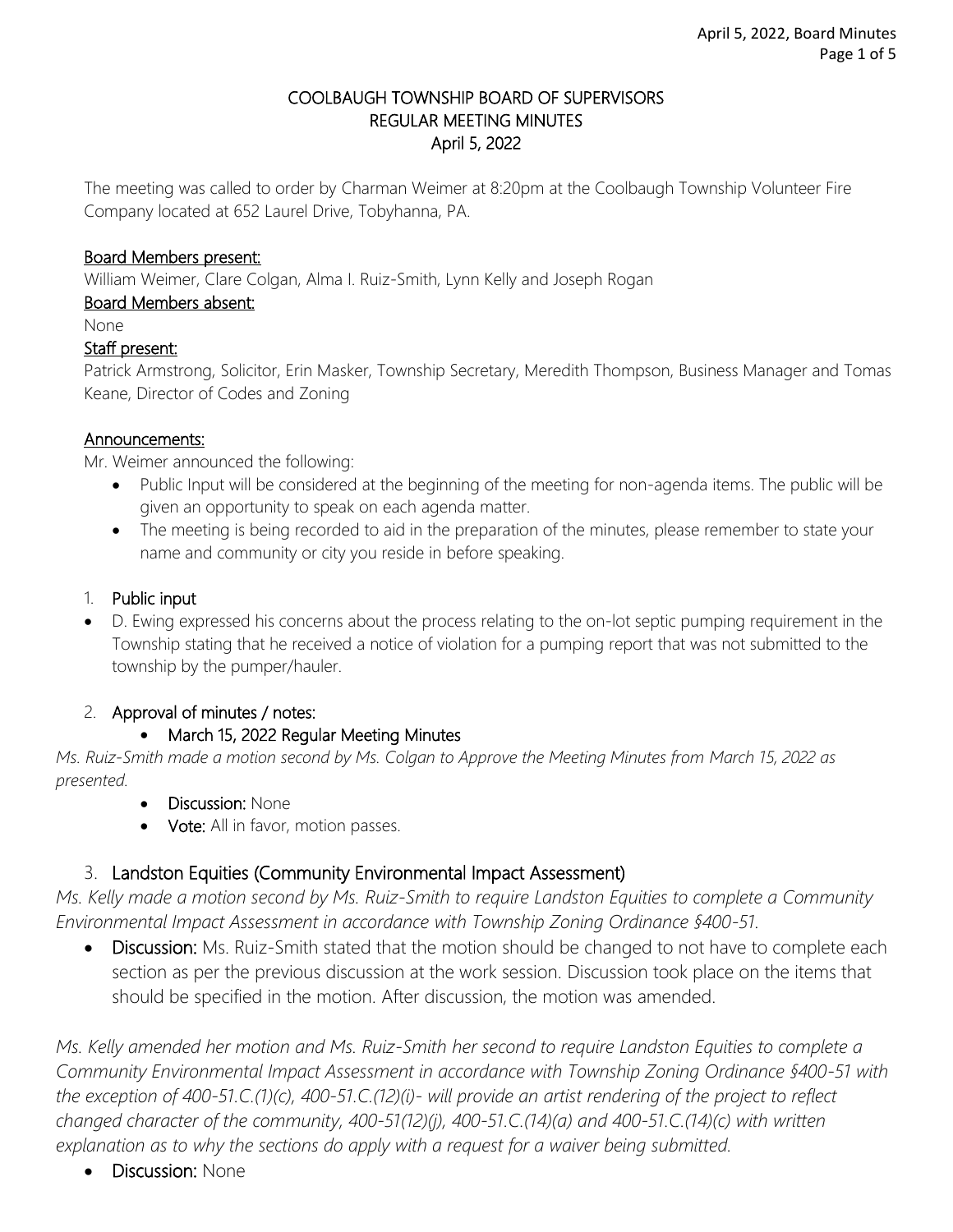• Vote: All in favor, motion passes.

## 4. Belcastro- Request for Windshield Replacement

R. Belcastro stated that a plow truck threw a large snow boulder onto his car windshield that was parked in his driveway breaking his windshield on Belgravia in PFE. He is requesting that the township reimburse him for the cost to replace his windshield. He stated that had he been outside and been hit with that amount of snow he could have been killed. M. Belcastro stated that they need to be more careful as they drive too fast and are going to hit someone. Mr. Keane was out to the property and measured the location of the vehicle advising that the vehicle was located within the Township Right of Way. After some discussion, it was agreed that an investigation would be completed and Mr. Belcastro will be contacted once it is completed.

# 5. Request for Use of Municipal Center Parking Lot for Picnic-Pocono Mountain Arts Council

V. Dale was in attendance to discuss the usage request for the Pocono Mountain Arts Council stating that they will be having an art show at the library and they would like to have refreshments following the event; they are not allowed to have food or drinks in the library. They would like to set up tables on the side of the building by the historical society.

*Ms. Ruiz-Smith made a motion second by Supervisor Rogan to approve the request to use the space on the Municipal Complex for the Pocono Mountain Art Council to have refreshments on June 25, 2022 from 10:00am- 2:30pm with the submission of a certificate of insurance listing Coolbaugh Township.*

- Discussion: Ms. Ruiz-Smith thanked Ms. Dale for bringing arts to the mountain. Discussion took place about the disposal of trash with Ms. Dale agreeing that they will dispose of the trash in the dumpster on the municipal complex.
- Vote: All in favor, motion passes.
- 6. Parks and Recreation Recommendation of Basketball Court Usage Approval for SLY Stallions Youth Basketball on June 18, 2022 from 8:00am-8:00pm

*Supervisor Rogan made a motion second by Ms. Colgan to approve the Basketball Court Usage Request for SLY Stallions Youth Basketball on June 18, 2022 from 8:00am-8:00pm conditioned on the submission of a Certificate of Insurance listing Coolbaugh Township as an additional insured.* 

- Discussion: None
- Vote: All in favor, motion passes.

## 7. Parks and Recreation Recommendation of Basketball Court Usage Approval for Forever Dedicated Tuesdays-Fridays, July 12<sup>th</sup> through August 11<sup>th</sup>, 2022 from 6:00pm-9:00pm

*Ms. Colgan made a motion second by Supervisor Rogan to approve the Basketball Court Usage Request for Forever Dedicated Tuesdays-Fridays, July 12th through August 11th, 2022 from 6:00pm-9:00pm conditioned on the submission of a Certificate of Insurance listing Coolbaugh Township as an additional insured.* 

- Discussion: None
- Vote: All in favor, motion passes.
- 8. Authorization to Advertise a Special Meeting of the Parks and Recreation Commission on April 12, 2022 at 6:30pm for the Purpose of Discussing Park Development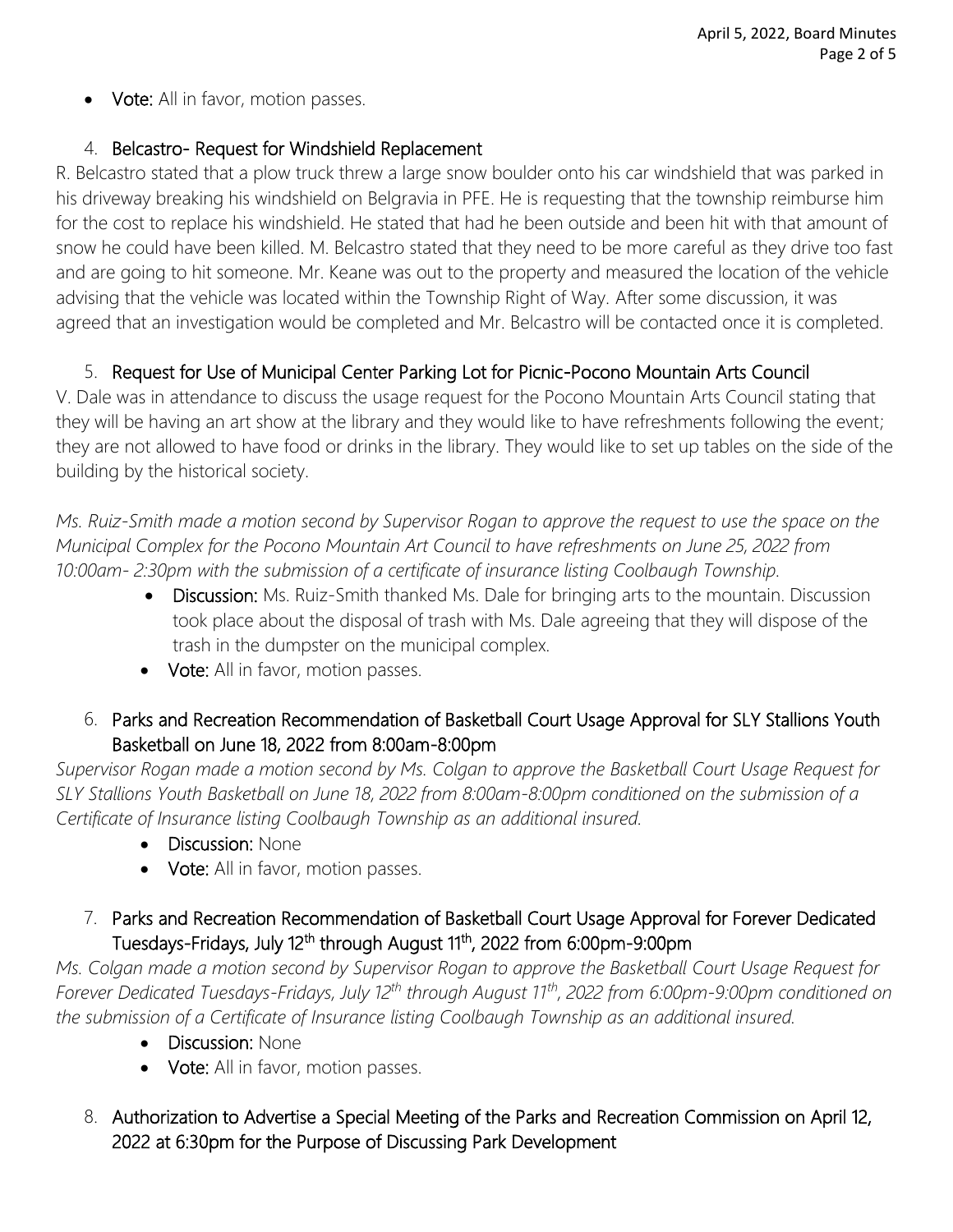*Ms. Colgan made a motion second by Ms. Kelly to authorize the advertisement of a Special Meeting of the Parks and Recreation Commission on April 12, 2022 at 6:30pm for the Purpose of Discussing Park Development to include Russell Kresge, Township Engineer, Eric Snyder, Keystone Consulting Engineers, Kyle Knecht, DPW Foreman and/or Don DeRoo, DPW Assistant Foreman in attendance if available.* 

- Discussion: None
- Vote: All in favor, motion passes.

# 9. Authorization to Re-Advertise for Seasonal Park Maintenance (2 positions)

*Supervisor Rogan made a motion second by Ms. Colgan to Authorize to Re-Advertise for Two Seasonal Park Maintenance Positions.* 

- Discussion: Ms. Kelly asked if there were no good candidates from the first advertisement, being advised by Ms. Thompson that one was a no show for the interview and the other had issues with the hours. She stated that this advertisement has been changed to target specific details.
- Vote: All in favor, motion passes.

# 10. Authorization to Pay Overtime to Two DPW Workers for TAA Opening Day on April 23, 2022 (begins at 12:00pm)

*Ms. Kelly made a motion second by Supervisor Rogan to Authorize Overtime pay for two DPW workers for TAA Opening Day on April 23, 2022 from 12:00pm to 5:00pm.* 

- Discussion: None
- Vote: All in favor, motion passes.

# 11. Approval of Minor Subdivison joining lots 5 & 6, Block 1402, Section 1, Property Owner(s) Joseph & Kathy Trainor

*Ms. Kelly made a motion second by Ms. Colgan to Approve the Minor Subdivison joining lots 5 & 6, Block 1402, Section 1, Property Owner(s) Joseph & Kathy Trainor.*

- Discussion: None
- Vote: All in favor, motion passes

# 12. Approval of Minor Subdivision joining Lots 18-24, 30-33 and 34-38, Section C, Plotting I, Pocono Summit Lakes, Inc., Property Owner(s) The Devereux Foundation

*Ms. Colgan made a motion second by Mr. Weimer to Approve the Minor Subdivision joining Lots 18-24, 30- 33 and 34-38, Section C, Plotting I, Pocono Summit Lakes, Inc., Property Owner(s) The Devereux Foundation*

- Discussion: None
- Vote: All in favor, motion passes

# 13. A Pocono Country Place Request for Reimbursement in the amount of \$1,000.00 for the State Gamelands Access Roadway

*Ms. Ruiz-Smith made a motion second by Ms. Colgan to Approve A Pocono Country Place's Request for Reimbursement in the amount of \$1,000.00 for the State Gamelands Access Roadway*

- Discussion: None
- Vote: All in favor, motion passes.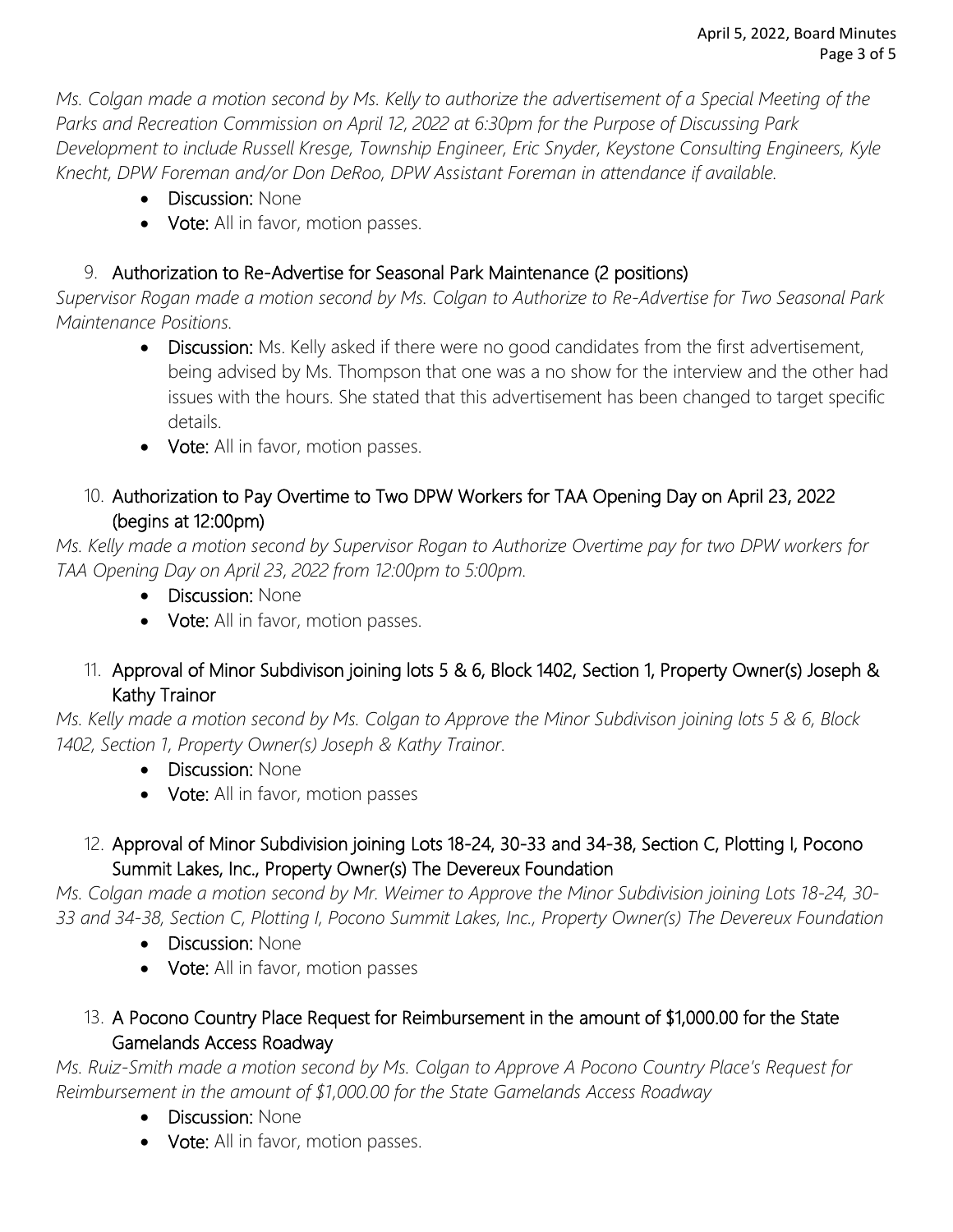## 14. Request to Evaluate Possible Zoning Changes in the C1 and C3 Zoning Districts

*Ms. Kelly made a motion second by Supervisor Rogan to authorize Solicitor Armstrong to look into removing warehouses out of the C1 and C3 Zoning Districts.*

**Discussion:** Ms. Colgan asked about hospitals being a Special Exception in a C2, can we put it as a permitted use in one or more zoning districts. Ms. Kelly suggested allowing it as a conditional use in the C1 and C3 zoning districts with set criteria that they would meet to be able to build. She stated that we could remove them from the C2 as a special exception that is the airport zone and they would not be able to build to the height necessary due to FAA regulations. Discussion took place about the height ordinance with Mr. Weimer stating that he is in favor of raising the height requirements with Ms. Ruiz-Smith agreeing. Ms. Colgan stated that she spoke with someone that is looking to build a hospital on the mountain and was told that they will go somewhere that it is allowed without requiring conditional use or special exceptions; they do not want to jump through hoops for approval. Ms. Kelly stated that conditional use is an allowed use, but we would determine the conditions for the use ahead of time. Solicitor Armstrong stated that it is best to set forth the special criteria in advance for both a special exception and a conditional use. Mr. Weimer stated that we need to allow warehouses in the C1 and C3 with the Board having the ability to determine the criteria. He stated that he did research about the properties in questions on Route 196 and there aren't many available, stating he does not believe we should remove them completely. Discussion took place about the definition of a warehouse and distribution center with Ms. Kelly discussing the warehousing land use trip generation analysis provided by the Institute of Transportation Engineers. Ms. Ruiz-Smith stated that if property owners follow the list of uses that are permitted on their land then we need to let them build what they are allowed to build. Ms. Kelly asked if Solicitor Armstrong can provide an option 1 and an option 2 being advised that he can. The options would be: Option 1- Removing warehouses from C1 and C3 Zoning Districts completely and Option 2- Continue to allow warehouses in C1 and C3 as special exception including specific criteria for that use and allowing the hospitals as a conditional use in C1, C2 and C3. Ms. Ruiz-Smith stated that Route 196 is going to have truck traffic no matter what is built. Solicitor Armstrong will have the two options available for the first meeting of May. Mr. Weimer stated that we need to take a lot of things into consideration like land coverage areas and the definition of a warehouse, we need to all think about this and make sure that we as a Board have done our research and educate ourselves to make the right decision. He stated we need to look at what we want in the Township and make a sound decision for what is right for our community. Ms. Ruiz-Smith stated that we can want whatever development we want in the Township but we can't tell the developers what to build if they are not interested.

*Ms. Kelly amended her motion and Supervisor Rogan his second to authorizing Solicitor Armstrong to provide two options: Option 1-* keeping *warehouses in the C1 and C3 Zoning Districts as a special exception and adding hospitals in the C1, C2 and C3 as a conditional use with specific criteria and removing hospitals as a special exception in a C2.*

- **Discussion: None**
- Vote: All in favor, motion passes.